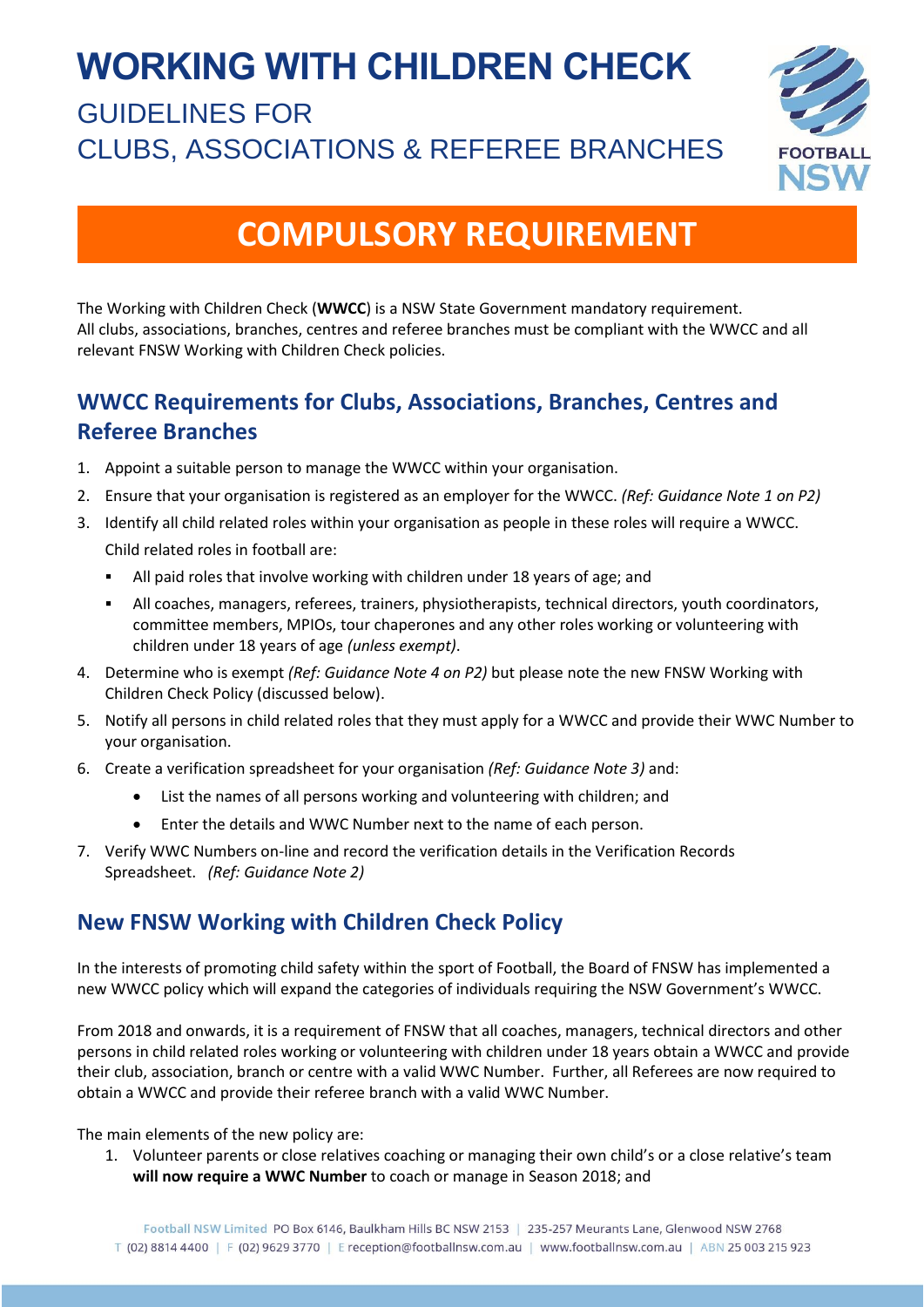2. **All** Referees (except those aged under 18 years of age) **will now require a WWC Number by 30 June 2018**. Paid referees will require a paid WWCC. Volunteer referees will require a volunteer WWCC. Please note that the NSW Office of the Children's Guardian (**OCG**) advises that paid work includes any form of remuneration such as allowances, gift vouchers or other forms of payment.

View [the new FNSW Working with Children Check Policy](https://42f6uk1prw8cdcjbf1vj9lce-wpengine.netdna-ssl.com/wp-content/uploads/2017/12/FNSW-Working-with-Children-Check-Policy.pdf)

## **WWC Guidance Notes**

#### **1. Register your Organisation**

- Register as an employer on the [Working with Children Check website.](https://www.kidsguardian.nsw.gov.au/child-safe-organisations/working-with-children-check/apply)
- Complete the registration.
- During the registration process select the sector *'clubs and other bodies providing services for children'*.
- Create a Username and Password for your organisation, keep this on file and ensure other Committee members are aware of it in the event of staff movement.
- Once you have completed the registration application, you can start verifying WWC Numbers on-line.

#### **2. How to verify a WWC Number**

- Go to the [Working with Children Check website.](https://www.kidsguardian.nsw.gov.au/child-safe-organisations/working-with-children-check/apply)
- Select the *Employer Log In and Verify* tab.
- Log in using your Username and Password.
- Enter the worker's Surname, Date of Birth and WWC Number and select Verify.
- You should then receive a clearance or result message.
- Enter the details of the verification in your Verification Records Spreadsheet.

#### **Verification Tips:**

- To be compliant, organisations MUST verify WWC Numbers and keep a record of all verifications.
- If you have more than one WWC Number to verify, select the ADD button to add as many additional verification fields as you require.
- **.** If the result of a verification returns a NOT FOUND result status, check that the Surname, Date of Birth and WWC Number you have been given are correct.
- You must enter the same surname the applicant used when completing their WWCC application. E.g. if a person applied under the surname 'Brown-Chambers' but only provided you with the surname 'Brown', then you must enter Brown-Chambers in the Surname field when verifying.
- If you have checked all details and the verification still returns a NOT FOUND result, then this could indicate that the applicant may not have attended a NSW Service Centre to finalise their application.

#### **3. How to create a Verification Records spreadsheet**

- Open the [FNSW Verification Record template](https://42f6uk1prw8cdcjbf1vj9lce-wpengine.netdna-ssl.com/wp-content/uploads/2018/01/WWC-Verification-Records-TEMPLATE.xlsx) and save to your computer.
- List the names of all of your paid and volunteer workers in child related roles in this document (or, in th case of Referees, list all Referees).
- Start recording and saving the details of all workers' WWCC Verifications in the spreadsheet.
- Your WWCC Verifications Spreadsheet must be kept updated at all times for auditing purposes.

#### **4. WWCC Exemptions**

The following exemptions apply within FNSW:

- Persons under 18 years of age;
- Grounds persons;
- Guest presenters or speakers for a one-off presentation; and
- Persons who work or volunteer with children visiting NSW from another State to attend an event where the work in NSW will be for no more than 30 days in a calendar year.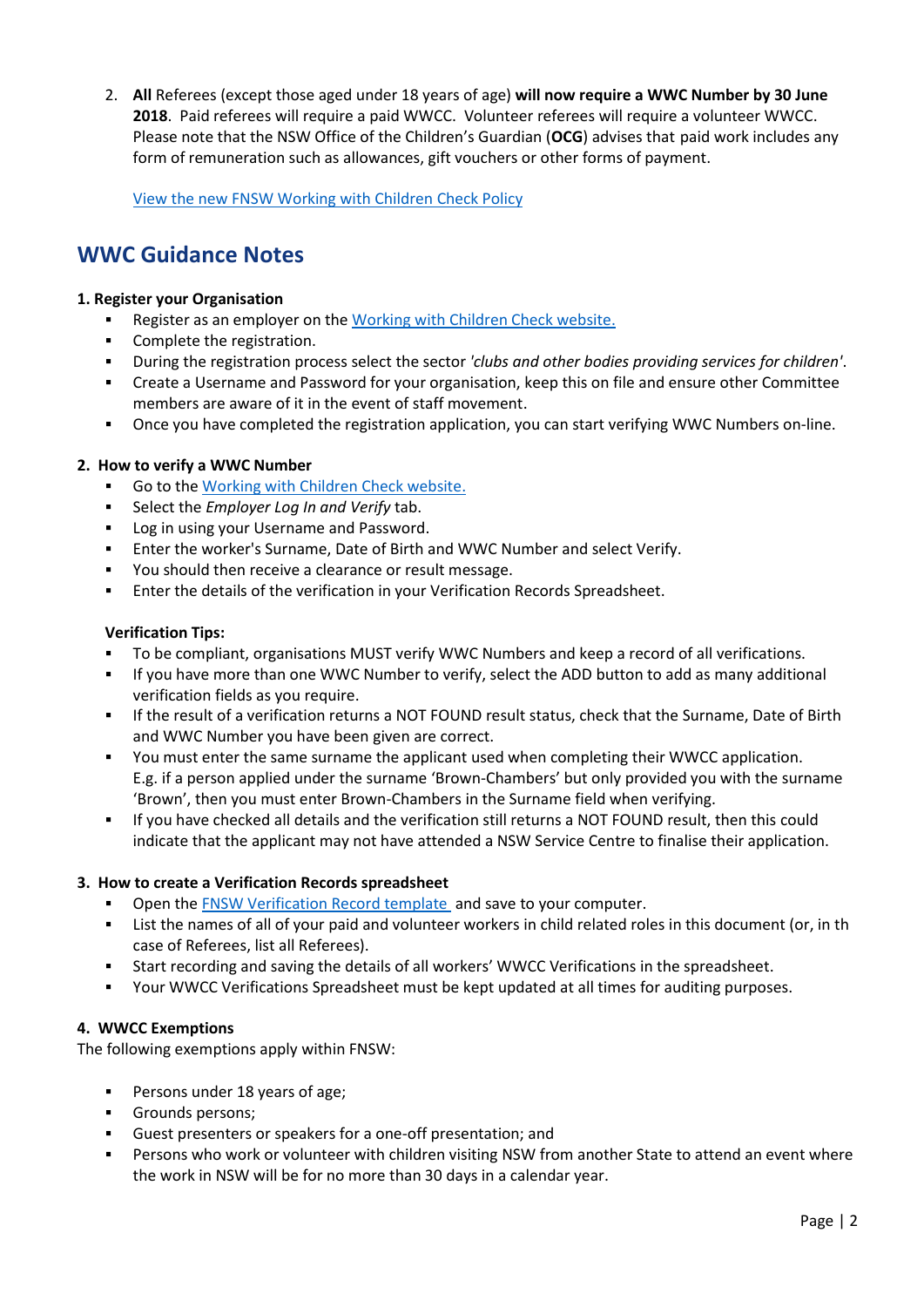#### **5. Member Protection Declaration for Exempt Persons**

The FNSW Member Protection Declaration (**MPD**) forms part of the registration terms and conditions when participants register on MyFootballClub (**MFC**). It is essential that all participants are registered on MFC and that they self-register.

#### **6. What if someone has lost their WWC Number?**

WWC Numbers can be retrieved by going to **Find My WWC Number.** 

## **Frequently Asked Questions**

#### **Q1. Where to apply for a WWCC and WWC Number?**

To apply visit the [NSW Service Centre website.](https://www.service.nsw.gov.au/transaction/apply-working-children-check)

#### **Q2: Who requires a WWC Number?**

For the 2018 season and beyond, the following participants are required to obtain a WWCC and provide their WWC Number to their club, association, branch, centre or referee branch:

- All paid persons working with children under 18 years of age;
- All coaches, managers working in a paid or volunteer role with children under 18 years;
- All technical directors working in a paid or volunteer role with children under 18 years;
- All referees (except those under 18 years of age);
- All committee members of organisations with participants aged under 18 years of age;
- All Member Protection Information Officers ; and
- Persons in any other child related roles not listed unless exempt.

#### **Q3: Paid or Volunteer Working with Children Check?**

Persons working in a paid capacity or self-employed must apply for PAID WWCC. Paid work includes any form of remuneration such as allowances, gift vouchers or other forms of payment.

A paid WWCC is valid for both paid and volunteer work.

A volunteer WWCC is valid for volunteer work only.

#### **Q4: How much does a WWCC cost?**

- A paid WWCC costs \$80 and is valid for five years.
- A volunteer WWCC is free

The \$80 fee is paid at a NSW Service Centre when providing proof of identification for the WWCC application. There is no fee payable for a volunteer WWCCC, however applicants must still attend a NSW Service Centre to provide proof of identification to complete the application process.

#### **Q5: How long does a WWC Number last?**

A WWC Number lasts five years.

#### **Q6: Why do WWCC applicants have to attend a NSW Service Centre?**

WWCC applications are completed on line. All applicants must then attend a NSW Service Centre to show proof of identification and to complete the application process. For a paid WWCC, the applicant is also required to pay \$80 at the NSW Service Centre.

#### **Q7: When will I receive my WWC Number?**

Applicants usually receive their WWC Number by email within approximately 7 – 10 days after completing the application process at a NSW Service Centre. Some applications can take longer. If clarification of any details is required, the OCG will contact the applicant directly.